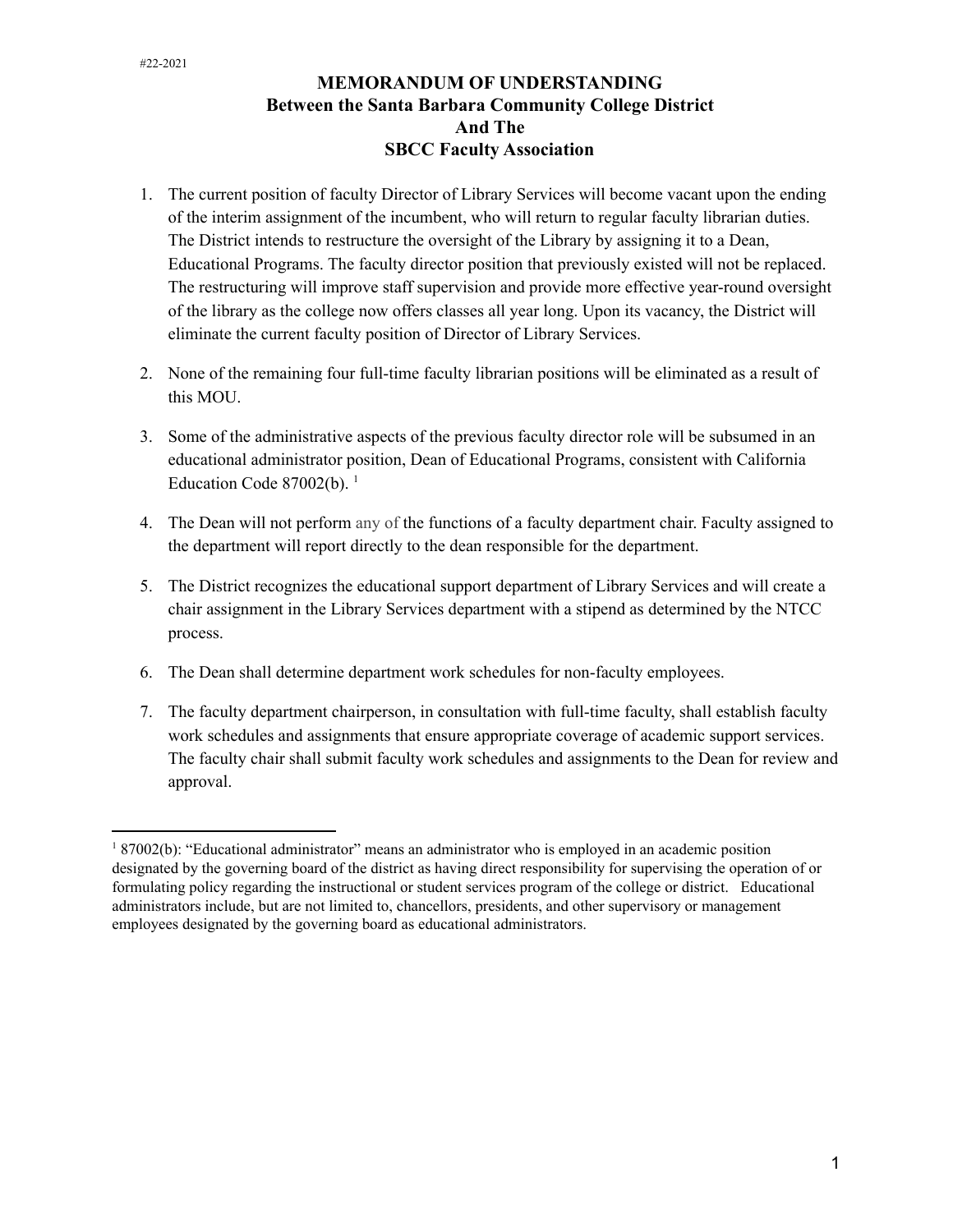## **MEMORANDUM OF UNDERSTANDING Between the Santa Barbara Community College District And The SBCC Faculty Association**

- 8. The desirable qualifications in the Dean job posting will include a Master's or Ph.D. in library science, library and information science, OR the equivalent.
- 9. This MOU is non-precedent setting.

Tentatively Agreed:

( Aleben

Cornelia Alsheimer-Barthel Michael Shanahan, Esq.

Wicher Shanchar

President, Faculty Association Vice President, Human Resources Santa Barbara City College District

 $\overline{\phantom{a}}$ 

Lyndsay Maas Vice President, Business Services Santa Barbara City College District

 $\mathcal{L}$  and  $\mathcal{L}$  and  $\mathcal{L}$  are the set of the set of the set of the set of the set of the set of the set of the set of the set of the set of the set of the set of the set of the set of the set of the set of the se

Dr. Utpal K. Goswami Superintendent/President Santa Barbara City College District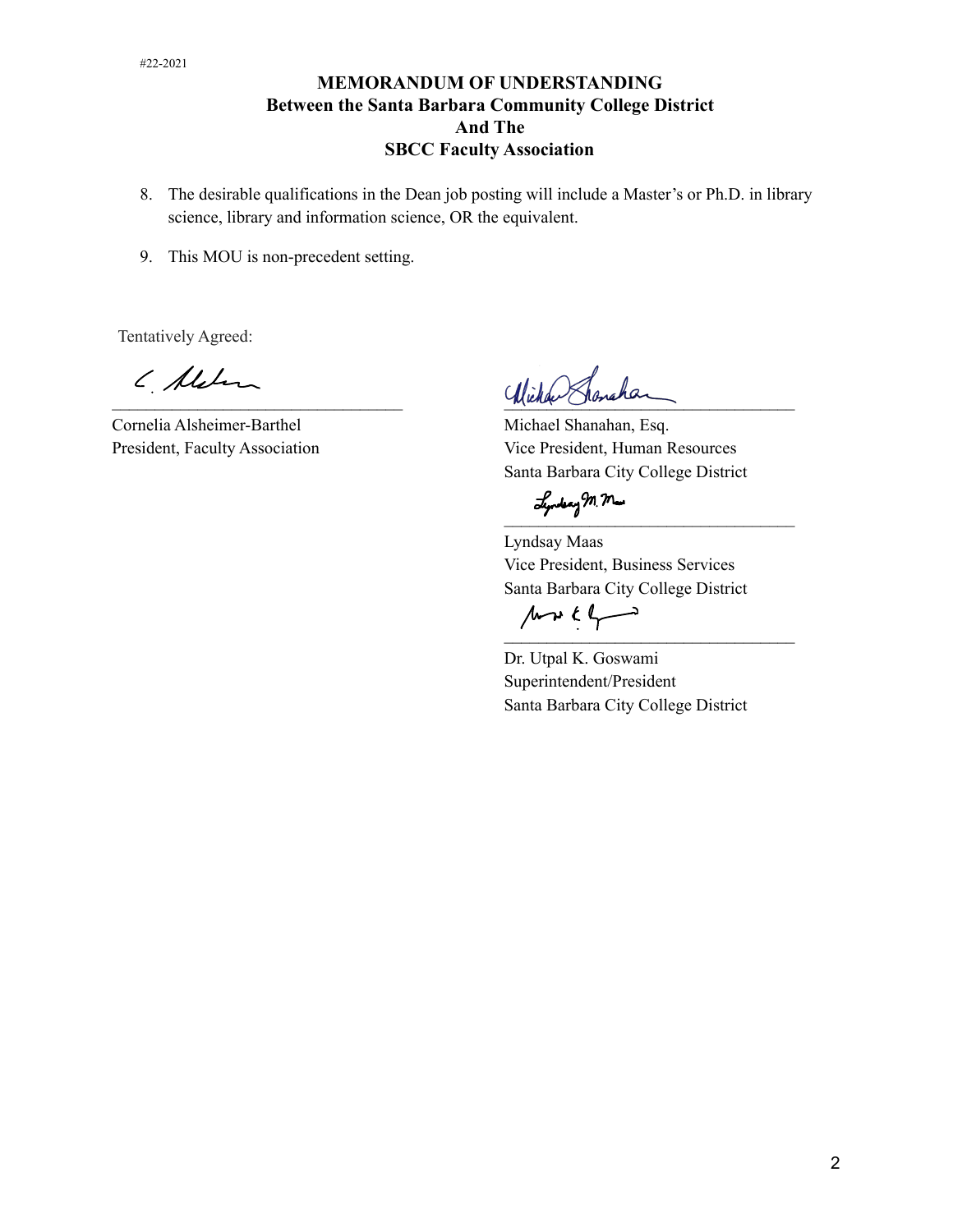## LIBRARY MOU #22-2021

Final Audit Report 2021-07-06

| Created:        | 2021-06-23                                   |
|-----------------|----------------------------------------------|
| By:             | Rachel Walsh (rewalsh1@pipeline.sbcc.edu)    |
| Status:         | Signed                                       |
| Transaction ID: | CBJCHBCAABAAvel1qgrM2bjTqmYUs3zauIgP1J9iPBfh |

## "LIBRARY MOU #22-2021" History

- **D** Document created by Rachel Walsh (rewalsh1@pipeline.sbcc.edu) 2021-06-23 - 11:50:27 PM GMT- IP address: 24.254.80.179
- Document emailed to Michael Shanahan (mshanahan@pipeline.sbcc.edu) for signature 2021-06-23 - 11:50:57 PM GMT
- Email viewed by Michael Shanahan (mshanahan@pipeline.sbcc.edu) 2021-06-24 - 0:23:14 AM GMT- IP address: 66.102.8.9
- $\mathscr{O}_\bullet$  Document e-signed by Michael Shanahan (mshanahan@pipeline.sbcc.edu) Signature Date: 2021-06-24 - 0:24:08 AM GMT - Time Source: server- IP address: 76.90.35.65
- $\mathbb{R}$  Document emailed to Lyndsay Maas (Immaas@pipeline.sbcc.edu) for signature 2021-06-24 - 0:24:09 AM GMT
- $\mathscr{A}_{\mathbf{G}}$  Document e-signed by Lyndsay Maas (Immaas@pipeline.sbcc.edu) Signature Date: 2021-06-28 - 5:48:33 PM GMT - Time Source: server- IP address: 209.129.49.160
- Document emailed to Cornelia Alsheimer-Barthel (cmalsheimerb@pipeline.sbcc.edu) for signature 2021-06-28 - 5:48:35 PM GMT
- **Email viewed by Cornelia Alsheimer-Barthel (cmalsheimerb@pipeline.sbcc.edu)** 2021-07-05 - 0:35:25 AM GMT- IP address: 79.207.84.161
- **Document e-signed by Cornelia Alsheimer-Barthel (cmalsheimerb@pipeline.sbcc.edu)** Signature Date: 2021-07-05 - 3:55:22 AM GMT - Time Source: server- IP address: 79.207.84.161
- Document emailed to Utpal Goswami (ugoswami@pipeline.sbcc.edu) for signature 2021-07-05 - 3:55:24 AM GMT
- **Email viewed by Utpal Goswami (ugoswami@pipeline.sbcc.edu)** 2021-07-06 - 3:44:43 PM GMT- IP address: 66.249.84.73